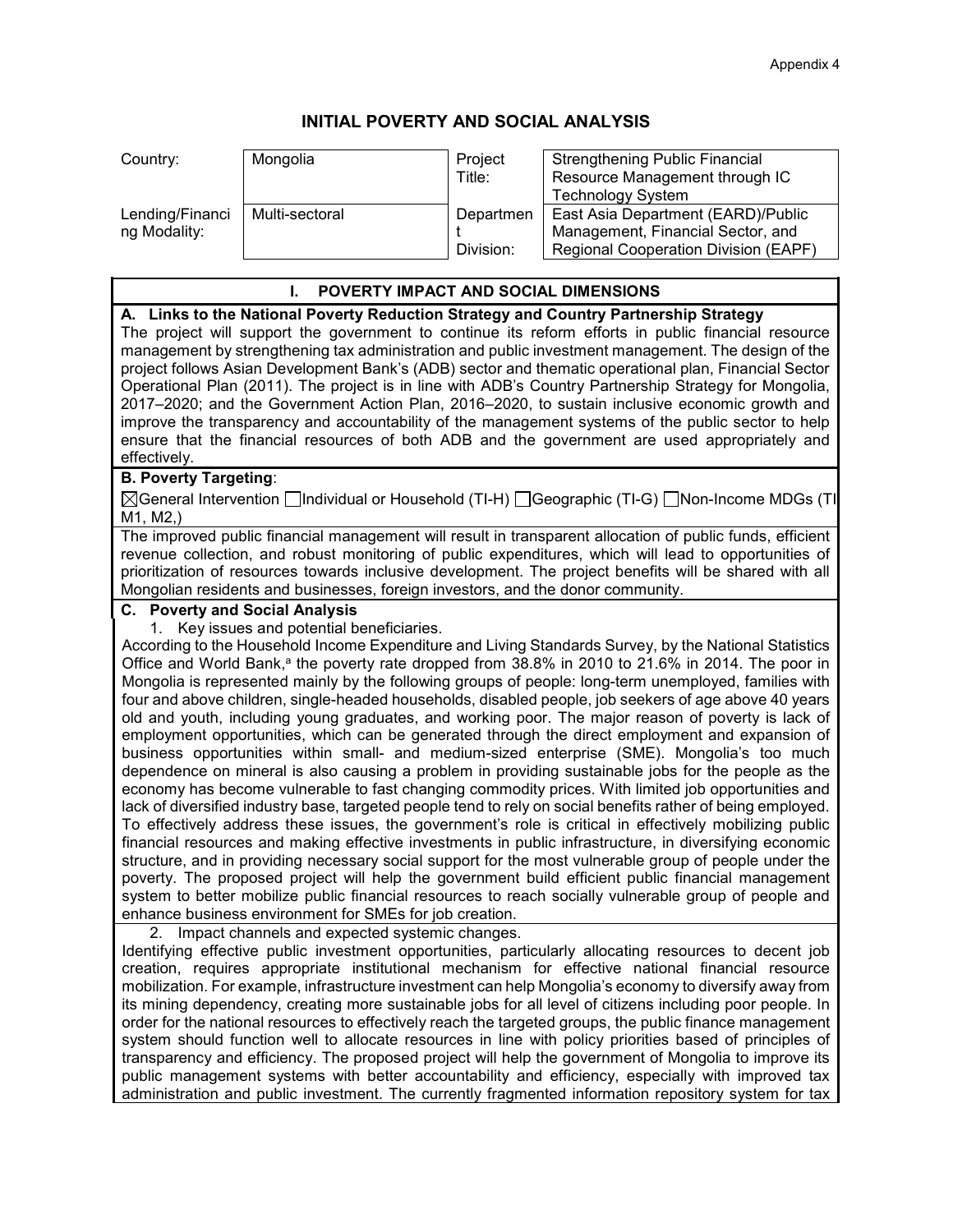registration and collection system will be improved based on enhanced information and communication technology (ICT) for better government revenue collection, management, and utilization, leading to better allocation of the resources towards poor people, improving business environment for SMEs, and strengthening the service delivery both at national and local levels. Improved public investment mechanism through ICT will also help with more transparent and efficient use of public resources for the government's priority agendas such as inclusive growth and job creations where socially vulnerable people can benefit the most. More importantly, the public will have access to information of public investment that will have direct impact on their lives and will be able to monitor the use of the public financial resources, leading to more effective utilization of the funds and outreach to the poor people. The improved tax administration process and public investment information will be disseminated through government public relations channels for public awareness and education.

3. Focus of (and resources allocated in) the project preparatory TA or due diligence. Since the project deals with the reforms in the public financial management it will not have a "direct" impact on poverty, but it has enormous indirect benefits to poor people in improving their livelihood by indirectly supporting more job creations and more and better utilization of public financial resources for the poor. Therefore, no direct social impacts are expected from the program. On the other hand, "indirect" social impacts are significant, manifested in improvements in the quality and quantity of public services and improved governance resulting from transparent and accountable management of public resources. Therefore, the poverty, social, and gender analyses will focus on the national budget planning and execution, and proposed tax administration system improvement, including poverty, social, and gender implications of tax administration system enhancement and public investment management on the poor and vulnerable groups, including women.

## **II. GENDER AND DEVELOPMENT**

1. What are the key gender issues in the sector/subsector that are likely to be relevant to this project or program? None

2. Does the proposed project or program have the potential to make a contribution to the promotion of gender equity and/or empowerment of women by providing women's access to and use of opportunities, services, resources, assets, and participation in decision making?

 $\Box$  Yes  $\boxtimes$  No Since the project will impact all people in urban and rural areas through better public financial management, there will be no specific issues related to gender. However, women, particularly poor or unemployed, will have easier access to information on the taxation and monitoring of public investment projects.

3. Could the proposed project have an adverse impact on women and/or girls or widen gender inequality?

 $\Box$  Yes  $\boxtimes$  No

4. Indicate the intended gender mainstreaming category:

 $\Box$  GEN (gender equity)  $\Box$  EGM (effective gender mainstreaming)

SGE (some gender elements)  $\boxtimes$  NGE (no gender elements)

## **III. PARTICIPATION AND EMPOWERMENT**

1. Who are the main stakeholders of the project, including beneficiaries and negatively affected people? Identify how they will participate in the project design.

The primary stakeholders of the project are the Ministry of Finance (MOF) and Mongolian Tax Authority (MTA). MOF and MTA will participate in the design stage of the project through a series of consultations as executing agency and implementing agency, respectively.

2. How can the project contribute (in a systemic way) to engaging and empowering stakeholders and beneficiaries, particularly, the poor, vulnerable and excluded groups? What issues in the project design require participation of the poor and excluded?

The stakeholders will closely coordinate through regular communications with project team, and the progress and outputs of the project will be disseminated to the public using MOF and MTA public relations communication channels.

3. What are the key, active, and relevant civil society organizations in the project area? What is the level of civil society organization participation in the project design?

 $\boxtimes$  Information generation and sharing  $\Box$  Consultation  $\Box$  Collaboration  $\Box$  Partnership

Low: The proposed project is enhancing the ICT systems within the government public financial management framework; civil society organizations have not been consulted.